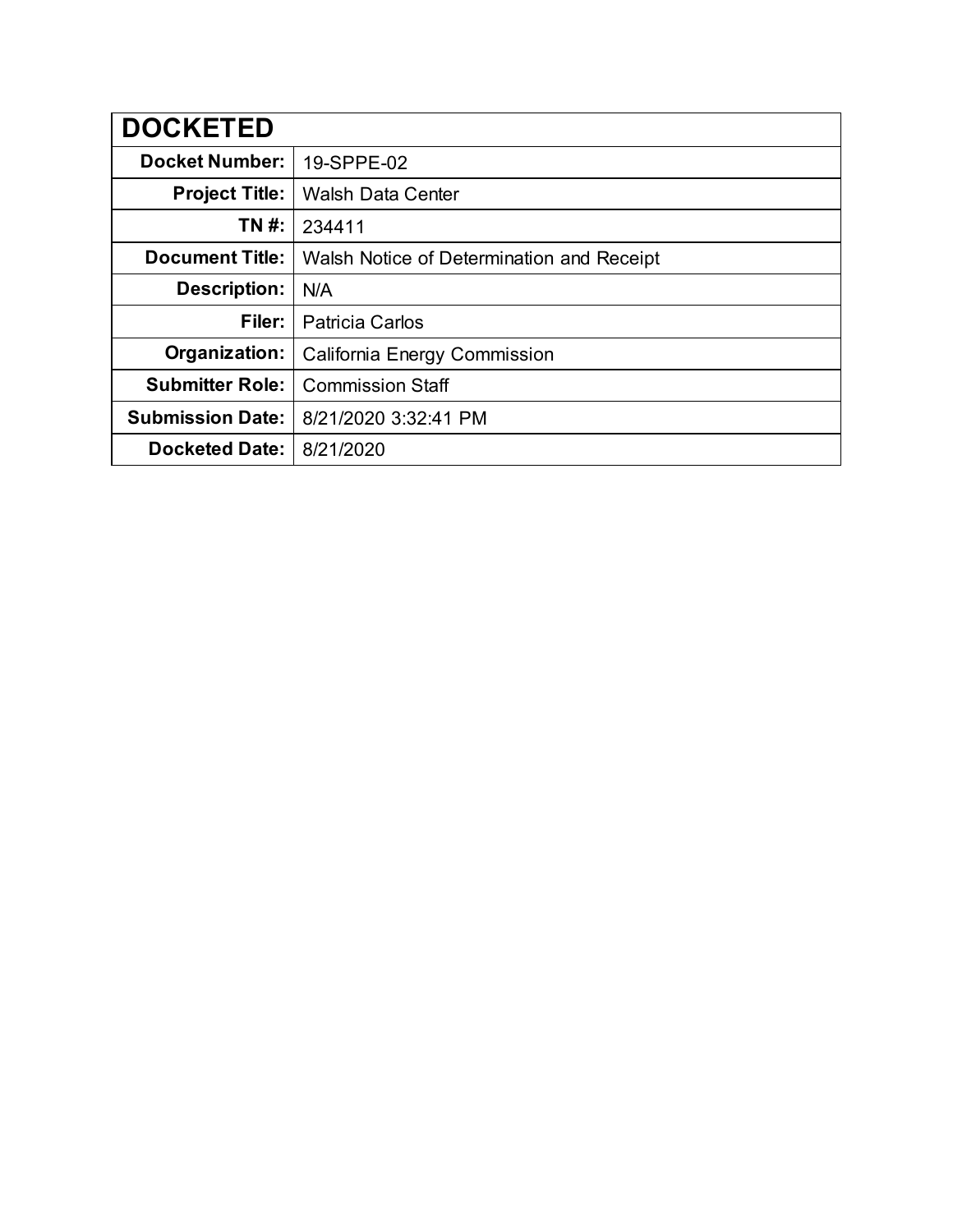# Walsh Data Center

# Summary

| <b>SCH Number</b>           | 2020029062                                                                                                                                                                                                                                                                                                                                                                                                                                                                                                                                                                                                                                                                                                     |
|-----------------------------|----------------------------------------------------------------------------------------------------------------------------------------------------------------------------------------------------------------------------------------------------------------------------------------------------------------------------------------------------------------------------------------------------------------------------------------------------------------------------------------------------------------------------------------------------------------------------------------------------------------------------------------------------------------------------------------------------------------|
| <b>Lead Agency</b>          | Energy Commission (California Energy Commission)                                                                                                                                                                                                                                                                                                                                                                                                                                                                                                                                                                                                                                                               |
| <b>Document Title</b>       | <b>Walsh Data Center</b>                                                                                                                                                                                                                                                                                                                                                                                                                                                                                                                                                                                                                                                                                       |
| <b>Document Type</b>        | NOD - Notice of Determination                                                                                                                                                                                                                                                                                                                                                                                                                                                                                                                                                                                                                                                                                  |
| <b>Received</b>             | 8/13/2020                                                                                                                                                                                                                                                                                                                                                                                                                                                                                                                                                                                                                                                                                                      |
| <b>Posted</b>               | 8/18/2020                                                                                                                                                                                                                                                                                                                                                                                                                                                                                                                                                                                                                                                                                                      |
| <b>Project Applicant</b>    | <b>Digital Realty</b>                                                                                                                                                                                                                                                                                                                                                                                                                                                                                                                                                                                                                                                                                          |
| <b>Present Land Use</b>     | <b>Site</b>                                                                                                                                                                                                                                                                                                                                                                                                                                                                                                                                                                                                                                                                                                    |
| <b>Document Description</b> | The applicant proposes to construct and operate the Walsh Data Center (WDC) project at 651 Walsh<br>Avenue in Santa Clara, California. The project proposes to demolish the existing improvements on<br>the site and construct the WDC building, the associated Walsh Backup Generating Facility (WBGF)<br>generator equipment yard, and an electrical substation. The associated WBGF would consist of 33<br>diesel fired generators that would be used exclusively to provide backup generation to support the<br>Critical Information Technology (IT) load of the server bays, mechanical cooling loads, and house<br>power backup of the WDC. The maximum electrical load of the WDC would be up to 80 MW. |
| <b>Contact Information</b>  | Leonidas Payne<br><b>California Energy Commission</b><br>1516 9th St<br>Sacramento, CA 95814<br>Phone: (916) 651-0966<br>leonidas.payne@energy.ca.gov                                                                                                                                                                                                                                                                                                                                                                                                                                                                                                                                                          |
| Location                    |                                                                                                                                                                                                                                                                                                                                                                                                                                                                                                                                                                                                                                                                                                                |

**Cities Santa Clara**

**Counties Santa Clara**

**Cross Streets** Walsh Avenue and Lafayette Street

# Notice of Determination

**Approving Agency** Commissioners **Approving Agency Role** Lead Agency **Approved On** 8/12/2020

#### **Final Environmental Document Available at**

https://efiling.energy.ca.gov/Lists/DocketLog.aspx?docketnumber=19-SPPE-02

### **Determinations**

**(1) The project will have a significant impact on the environment** No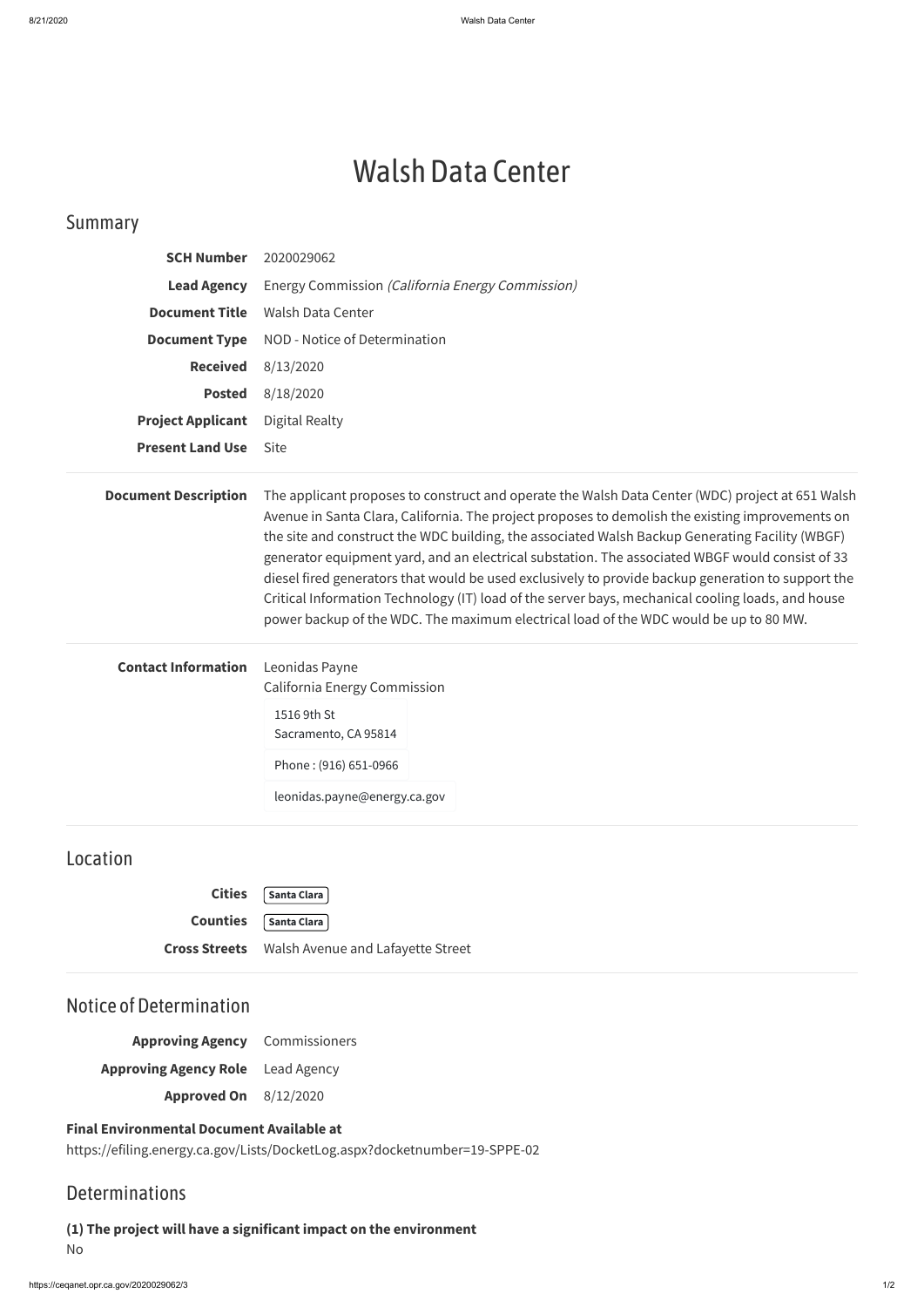**Notice of Determination**

| (2a) An Environmental Impact Report was prepared for this project pursuant to the provisions of CEQA<br>No         |
|--------------------------------------------------------------------------------------------------------------------|
| (2b) A Mitigated or a Negative Declaration was prepared for this project pursuant to the provisions of CEQA<br>Yes |
| (2c) An other document type was prepared for this project pursuant to the provisions of CEQA<br>No                 |
| (3) Mitigated measures were made a condition of the approval of the project<br>Yes                                 |
| (4) A mitigation reporting or monitoring plan was adopted for this project<br>Yes                                  |
| (5) A Statement of Overriding Considerations was adopted for this project<br>No                                    |
| (6) Findings were made pursuant to the provisions of CEQA<br>Yes                                                   |

Disclaimer: The Governor's Office of Planning and Research (OPR) accepts no responsibility for the content or accessibility of these documents. To obtain an attachment in a different format, please contact the lead agency at the contact information listed above. You may also contact the OPR via email at [state.clearinghouse@opr.ca.gov](mailto:state.clearinghouse@opr.ca.gov) or via phone at (916) [445-0613](tel:9164450613). For more information, please visit OPR's [Accessibility](http://opr.ca.gov/accessibility.html) Site.

# Attachments

[2020029062\\_CDFW](https://ceqanet.opr.ca.gov/2020029062/3/Attachment/yVYxjH) Receipt **PDF 524 K**